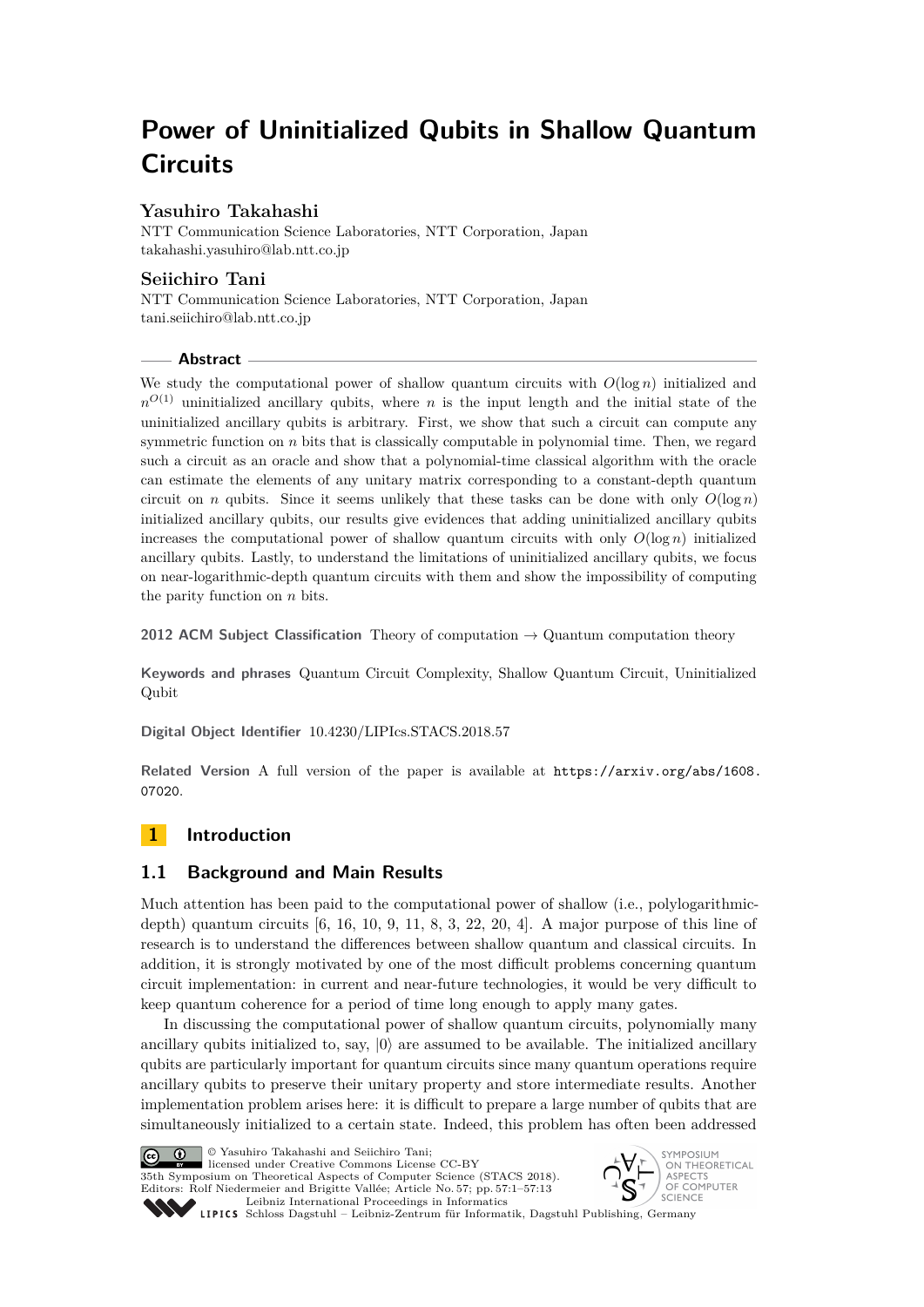## **57:2 Power of Uninitialized Qubits in Shallow Quantum Circuits**

in the literature [\[7,](#page-12-11) [14\]](#page-12-12). However, most papers concerning the problem assume a sufficiently long coherence time. In this paper, we address these two problems simultaneously.

A straightforward quantum computation model reflecting a short coherence time and a limited number of initialized ancillary qubits would be shallow quantum circuits with  $O(\log n)$ initialized ancillary qubits, where *n* is the input length. However, their computational power seems quite low since each step of them can utilize only a small number of intermediate results. In fact, it is not even known whether such a circuit can compute the OR function on *n* bits, and it seems unlikely that it can. Therefore, it is highly desirable to find additional ancillary qubits satisfying the following conditions: they should be easier to prepare than initialized ancillary qubits and increase the computational power of shallow quantum circuits with only  $O(\log n)$  initialized ancillary qubits. An interesting direction is to study qubits in the completely mixed state [\[13\]](#page-12-13), but it would be better not to assume any particular initial state.

We consider polynomially many uninitialized qubits as additional ancillary qubits. More concretely, we study shallow quantum circuits with  $O(\log n)$  initialized and  $n^{O(1)}$  uninitialized ancillary qubits, where we assume that no intermediate measurements are allowed. The initial state of the uninitialized ancillary qubits is arbitrary and thus they are easier to prepare than initialized ancillary qubits, i.e., they satisfy the above first condition on additional ancillary qubits. But do they satisfy the second condition? Specifically, are shallow quantum circuits with  $O(\log n)$  initialized and  $n^{O(1)}$  uninitialized ancillary qubits more powerful than those without uninitialized ancillary qubits? Although uninitialized ancillary qubits are known to be useful for constructing a few efficient quantum circuits [\[1,](#page-12-14) [19\]](#page-12-15), a complexity-theoretic analysis of quantum circuits with such ancillary qubits has not yet been done.

First, to give evidence of an affirmative answer to the question, we consider symmetric functions, which are Boolean functions whose output depends only on the number of ones in the input bits [\[12\]](#page-12-16). Let  $S_n$  be the class of symmetric functions on *n* bits that are classically computable in polynomial time. For example,  $S_n$  includes the OR function, for which it is not known whether there exists a shallow quantum circuit (consisting of one-qubit gates and CNOT gates) with only *O*(log *n*) initialized ancillary qubits, and it seems unlikely that it does. However, any function in  $\mathcal{S}_n$  can be computed by adding uninitialized ancillary qubits:

<span id="page-1-0"></span>▶ **Theorem 1.** *Any*  $f_n \in S_n$  *can be computed by an*  $O((\log n)^2)$ -*depth quantum circuit with n input qubits, one output qubit, and*  $O(\log n)$  *initialized and*  $O(n(\log n)^2)$  *uninitialized ancillary qubits such that it consists of the gates in the gate set* G*, where* G *consists of a Hadamard gate, a phase-shift gate with angle*  $2\pi c/2^t$  *for any integers*  $t \geq 1$  *and c, and a CNOT gate.* 

Theorem [1](#page-1-0) gives evidence that shallow quantum circuits with  $O(\log n)$  initialized and  $n^{O(1)}$ uninitialized ancillary qubits are more powerful than those without uninitialized ancillary qubits in terms of computing symmetric functions. The proof of Theorem [1](#page-1-0) immediately implies that the depth of the circuit can be decreased to  $O(\log n)$  when the circuit is allowed to further include unbounded fan-out gates and unbounded Toffoli gates.

Then, to give further evidence of the computational advantage of using uninitialized ancillary qubits, we consider a classical algorithm with an oracle that can perform a shallow quantum circuit with them. When the oracle receives a bit string  $w$ , it performs the circuit with input qubits initialized to  $|w\rangle$  and sends back the classical outcome of the measurement on the output qubit. Let  $p(n)$  be a polynomial and  $C_n$  be a constant-depth quantum circuit on *n* qubits consisting of the gates in  $\mathcal{G}$ . The problem, denoted by  $\text{MAT}(p(n), C_n)$ , is to compute a real number  $\alpha_x$  such that  $|\alpha_x - |\langle 0^n | C_n | x \rangle|^2 \leq 1/p(n)$  for any input  $x \in \{0,1\}^n$ , where  $C_n$  also denotes its matrix representation. It is not known whether the problem has a polynomial-time classical algorithm, and it seems unlikely that it does [\[17\]](#page-12-17), even when we use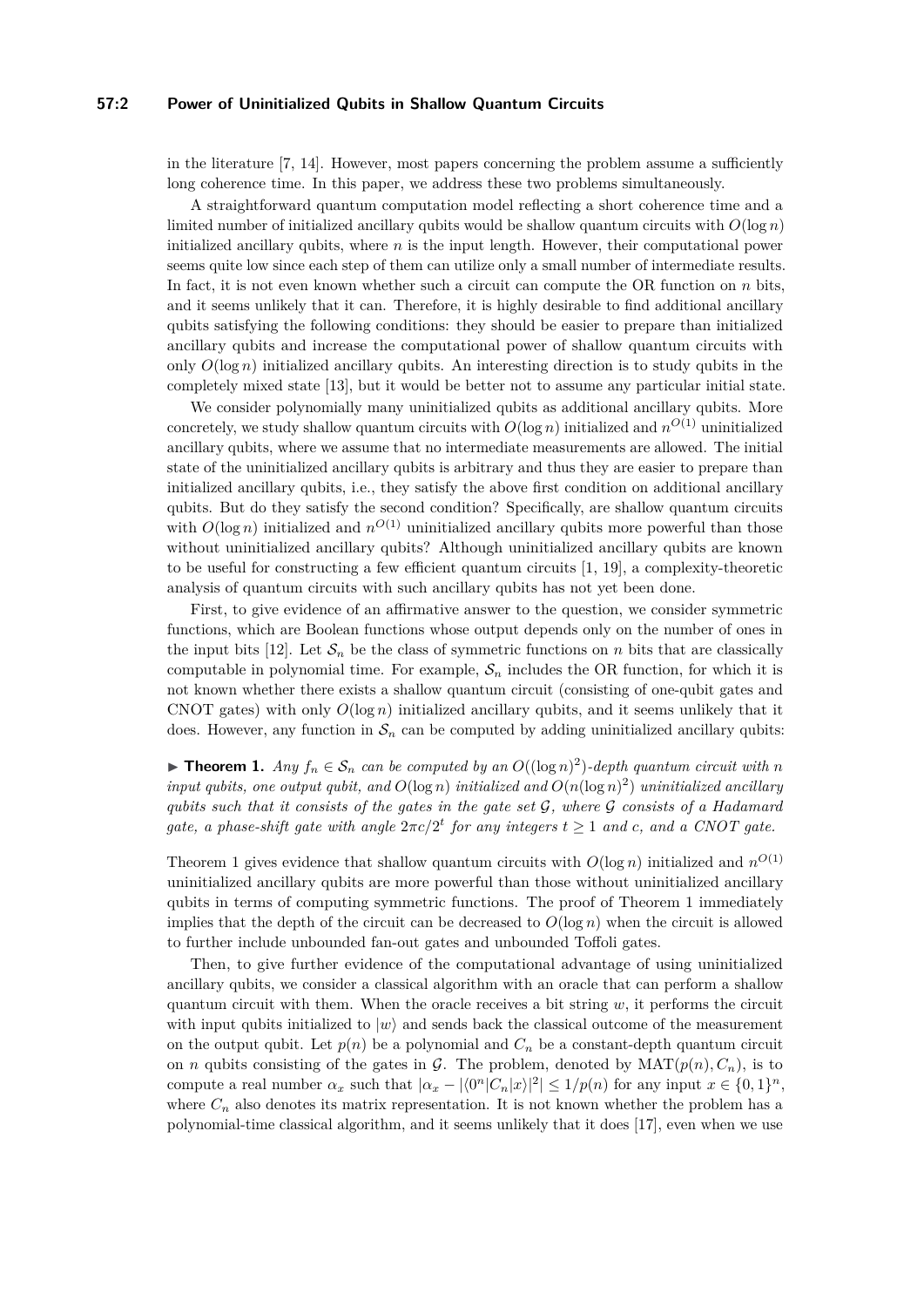an oracle that can perform a shallow quantum circuit with only  $O(\log n)$  initialized ancillary qubits. However, the problem can be solved by adding uninitialized ancillary qubits:

<span id="page-2-0"></span> $\triangleright$  **Theorem 2.** For any polynomial  $p(n)$  and a constant-depth quantum circuit  $C_n$  on  $n$ *qubits consisting of the gates in*  $G$ *,* MAT $(p(n), C_n)$  *can be solved with probability exponentially (in n) close to 1 by a polynomial-time probabilistic classical algorithm with an oracle that can perform an O*(log *n*)*-depth quantum circuit with* 2*n input qubits, one output qubit, and (no initialized and) n uninitialized ancillary qubits such that it consists of the gates in* G*.*

As with Theorem [1,](#page-1-0) Theorem [2](#page-2-0) gives evidence that shallow quantum circuits with *O*(log *n*) initialized and  $n^{O(1)}$  uninitialized ancillary qubits are more powerful than those without uninitialized ancillary qubits. More concretely, by the proof of Theorem [2,](#page-2-0) this is evidence that there exists a probability distribution on  $\{0,1\}$  that can be generated with uninitialized ancillary qubits but cannot without them. This is because, otherwise,  $\text{MAT}(p(n), C_n)$  would be solved by using an oracle with only  $O(\log n)$  initialized ancillary qubits. We give a brief comment on the number of input qubits in the circuit performed by the oracle. If the number is large, a classical algorithm can send  $0^k$  for large  $k$  (besides another bit string) to the oracle and the circuit can use a part of the input qubits as a large number of initialized ancillary qubits. To avoid this, we restrict the number of input qubits to 2*n*.

Lastly, to understand the limitations of uninitialized ancillary qubits, for an arbitrary constant  $0 \leq \delta < 1$ , we focus on  $O((\log n)^{\delta})$ -depth quantum circuits with them and consider the computability of the parity function on *n* bits. Since the depth is  $o(\log n)$ , it is easy to show that the parity function cannot be computed by any such circuit consisting of the gates in  $G$ . This is also the case even when the circuit includes additional gates on a non-constant number of qubits:

<span id="page-2-1"></span>**► Theorem 3.** Let  $0 \le \delta < 1$  be an arbitrary constant. Then, the parity function on *n* bits *cannot be computed by any*  $O((\log n)^{\delta})$ -depth quantum circuit with *n input qubits, one output qubit, and*  $O(\log n)$  *initialized and*  $n^{O(1)}$  *uninitialized ancillary qubits such that it consists of the gates in*  $G$ *, unbounded fan-out gates on*  $(\log n)^{O(1)}$  *qubits, and unbounded Toffoli gates.* 

Theorem [3](#page-2-1) means that  $O((\log n)^{\delta})$ -depth quantum circuits with  $O(\log n)$  initialized and  $n^{O(1)}$  uninitialized ancillary qubits are *not* more powerful than those without uninitialized ancillary qubits in terms of computing the parity function, even when they include the two types of gates on a non-constant number of qubits. Moreover, Theorem [3](#page-2-1) implies that the circuit in Theorem [1](#page-1-0) is optimal in the following sense. As described in the paragraph following Theorem [1,](#page-1-0) the depth of the circuit becomes  $O(\log n)$  when the circuit uses the gates in  $\mathcal G$ . unbounded fan-out gates, and unbounded Toffoli gates. As described in Section [1.3,](#page-3-0) the circuit is based on the computation of the number of ones in the input bits and thus can be regarded as a parity circuit. Thus, the circuit cannot be significantly improved simultaneously in terms of both the depth and the number of qubits on which unbounded fan-out gates act. This is because, otherwise, we would obtain a parity circuit that contradicts Theorem [3.](#page-2-1)

We comment on the states of uninitialized ancillary qubits in the above theorems. In the proofs of Theorems [1](#page-1-0) and [2,](#page-2-0) we assume that the state of uninitialized ancillary qubits is an arbitrary computational basis (pure) state. These proofs can be simply extended for an arbitrary pure/mixed state by the linearity of quantum operations and the fact that a mixed state is a probabilistic mixture of pure states. Thus, Theorems [1](#page-1-0) and [2](#page-2-0) hold for an arbitrary pure/mixed state. We show Theorem [3](#page-2-1) under the same assumption. Thus, Theorem [3](#page-2-1) means that there does not exist an  $O((\log n)^{\delta})$ -depth quantum circuit (with the property described in the theorem) that computes the parity function on  $n$  bits regardless of the initial state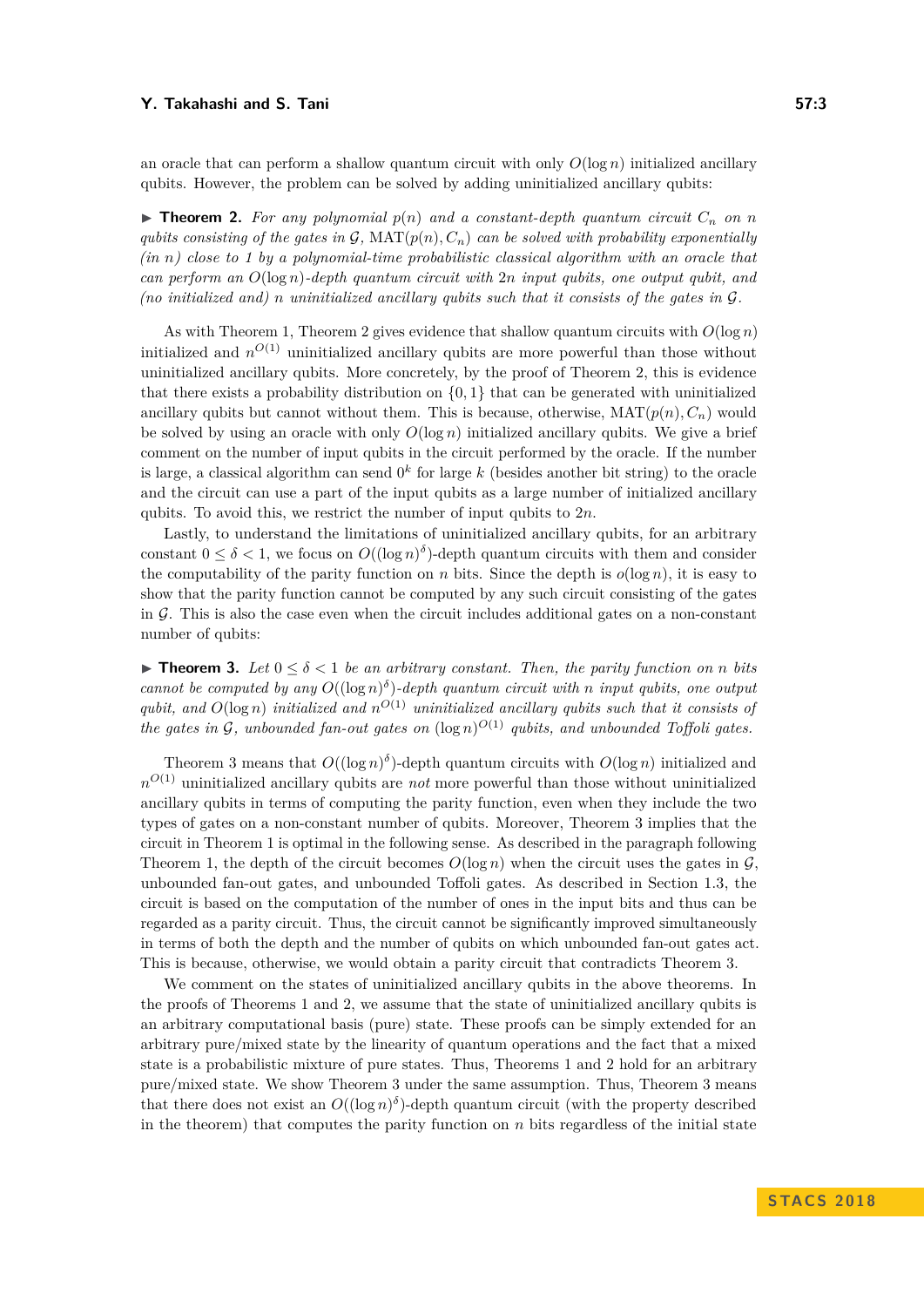## **57:4 Power of Uninitialized Qubits in Shallow Quantum Circuits**

of uninitialized ancillary qubits, where we assume that the initial state is restricted to an arbitrary computational basis (pure) state. In this statement, we can remove the restriction, i.e., we can assume that the initial state is an arbitrary pure/mixed state. This is because the resulting statement is weaker than the original one. In this sense, Theorem 3 holds for an arbitrary pure/mixed state.

## **1.2 Imposing the Quantum Catalytic Requirement**

Buhrman et al. [\[5\]](#page-12-18) defined a *classical* computation with a logarithmic-size clean space and a polynomial-size additional space, which they call a catalytic log-space computation. The initial state of the additional space is arbitrary, and they impose the catalytic requirement that its state has to be returned to the initial one at the end of the computation. They showed a surprising result: it appears that such a computation is more powerful than that without the additional space. The additional space seems like a catalyst in a chemical reaction.

The corresponding catalytic requirement in our quantum setting is that the state of uninitialized ancillary qubits has to be returned to the initial one at the end of computation. Since the circuit in Theorem [1](#page-1-0) has no error, by the standard technique of uncomputation, it is easy to transform the circuit into the one that meets the quantum catalytic requirement without increasing the original asymptotic complexity. Thus, Theorem [1](#page-1-0) means that uninitialized ancillary qubits seem like a catalyst as in the classical setting [\[5\]](#page-12-18). When shallow quantum circuits have an error, it is not easy to transform them into the ones that meet the quantum catalytic requirement and the analysis of such circuits is left for future work.

From a practical point of view, it is even better to decrease the number of uninitialized ancillary qubits we need to specially prepare in addition to decreasing the number of initialized ones. The quantum catalytic requirement allows us to do this in some cases. An example is when we use a shallow quantum circuit with uninitialized ancillary qubits in a quantum circuit for Shor's factoring algorithm [\[19\]](#page-12-15). The factoring circuit uses two registers and, during some operation, all qubits in one register are idle. Thus, when we use a shallow quantum circuit for the operation that meets the above requirement, we can regard the idle qubits as uninitialized ancillary qubits since the circuit returns their state to the initial one. The use of the circuit in this way requires that the computation has to be done with only qubits, which matches our quantum computation model. From a complexity-theoretic standpoint, it is also interesting to study a quantum computation model with an additional classical space [\[23\]](#page-12-19).

## <span id="page-3-0"></span>**1.3 Overview of Techniques**

We construct two quantum circuits to obtain the circuit for  $f_n \in S_n$  in Theorem [1.](#page-1-0) The first one is an  $O((\log n)^2)$ -depth OR reduction circuit with  $O(n(\log n)^2)$  uninitialized ancillary qubits, which reduces the computation of the OR function on *n* bits to that on  $m = O(\log n)$ bits. Its first part is a modification of the original OR reduction circuit [\[11\]](#page-12-4) and yields a state whose phase depends on the uninitialized ancillary qubits but has a convenient form to eliminate the dependency. We apply similar circuits repeatedly to add an appropriate phase to that of the state, which eliminates any dependency on the uninitialized ancillary qubits. The second circuit is an  $O(m^2)$ -depth one for  $g_m$  with  $O(m2^m)$  uninitialized ancillary qubits. Here,  $g_m$  is a Boolean function on *m* bits satisfying that  $g_m(s) = f_n(x)$  for any  $x \in \{0,1\}^n$ , where  $s \in \{0,1\}^m$  is the binary representation of the number of ones in *x*. The circuit is based on the Fourier expansion of  $g_m$  [\[12\]](#page-12-16) and the above method for eliminating any dependency on the uninitialized ancillary qubits. For any input  $x \in \{0,1\}^n$ , we first compute *s* using the OR reduction circuit and then compute  $g_m(s) = f_n(x)$  using the circuit for  $g_m$ .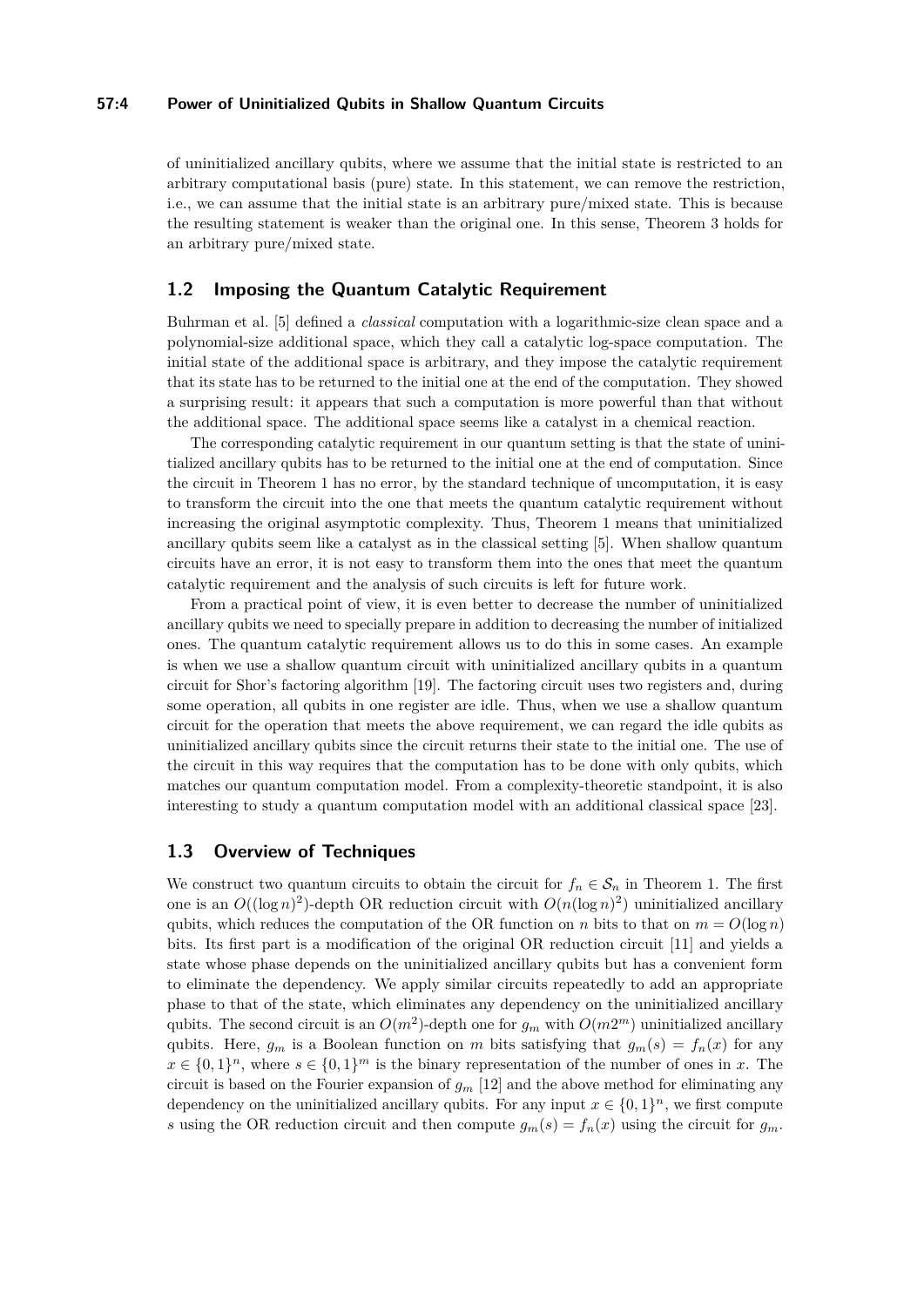The algorithm in Theorem [2](#page-2-0) is based on a polynomial-time probabilistic classical algorithm for  $\text{MAT}(p(n), C_n)$  with an oracle [\[17\]](#page-12-17), where the oracle can perform a commuting quantum circuit for the Hadamard test [\[15\]](#page-12-20). Although initialized ancillary qubits can be used to parallelize the Hadamard test [\[22\]](#page-12-7), it has not been known whether uninitialized ancillary qubits are useful for this purpose. We show that they can be used like initialized ancillary qubits in parallelizing the Hadamard test. We replace the commuting quantum circuit with a new circuit with our parallelizing techniques using uninitialized ancillary qubits in the algorithm for  $\text{MAT}(p(n), C_n)$ , which yields the desired algorithm.

We show Theorem [3](#page-2-1) by extending the proof of Bera [\[3\]](#page-12-6). Our proof is different from the previous one in that it deals with ancillary qubits and unbounded fan-out gates. The key to Theorem [3](#page-2-1) is to show that, for any quantum circuit  $C_n$  with  $O(\log n)$  initialized and  $n^{O(1)}$ uninitialized ancillary qubits such that it may include unbounded Toffoli gates, there exists an initial state of the uninitialized ancillary qubits such that  $C<sub>n</sub>$  with the initial state is well approximated by  $\tilde{C}_n$  with the same initial state. Here,  $\tilde{C}_n$  is the circuit obtained from  $C_n$  by removing unbounded Toffoli gates on a large number of qubits. Thus, if *C<sup>n</sup>* is a small-depth quantum circuit for the parity function, then  $\tilde{C}_n$  computes the same function with high probability. This is impossible since  $\tilde{C}_n$  does not have any gate on a large number of qubits and thus its output does not depend on all input qubits.

# **2 Preliminaries**

A quantum circuit consists of elementary gates, each of which is in the gate set  $\mathcal{G}$ , where G consists of a Hadamard gate *H*, a phase-shift gate *Z*(*θ*) with angle *θ*, and a CNOT √ gate. Here,  $H = |+\rangle\langle 0| + |-\rangle\langle 1|$  and  $Z(\theta) = |0\rangle\langle 0| + e^{i\theta} |1\rangle\langle 1|$ , where  $|\pm\rangle = (|0\rangle \pm |1\rangle)/\sqrt{2}$ and  $\theta = 2\pi c/2^t$  for any integers  $t \ge 1$  and *c*. We write  $Z(\pi)$  and  $HZ(\pi)H$  as Z and X, respectively. In some cases, we use a fan-out gate and a Toffoli gate as elementary gates. Let  $k \geq 1$  be an integer. A fan-out gate on  $k + 1$  qubits implements the operation defined as  $|y\rangle \bigotimes_{j=1}^{k} |x_j\rangle \mapsto |y\rangle \bigotimes_{j=1}^{k} |x_j \oplus y\rangle$  for any  $y, x_j \in \{0, 1\}$ , where  $\oplus$  denotes addition modulo 2. The first input qubit is called the control qubit. A  $k$ -controlled Toffoli gate implements the operation on  $k + 1$  qubits defined as  $\left( \bigotimes_{j=1}^k |x_j \rangle \right) |y\rangle \mapsto \left( \bigotimes_{j=1}^k |x_j \rangle \right) |y \oplus \bigwedge_{j=1}^k x_j \rangle$ , where  $\Lambda$  denotes the logical AND. The first  $k$  input qubits are called the control qubits and the last input qubit is called the target qubit. These gates with  $k = 1$  are CNOT gates. When it is permitted to apply a fan-out gate and a Toffoli gate on a non-constant number of qubits, they are called an unbounded fan-out gate and an unbounded Toffoli gate, respectively.

To simplify the descriptions of quantum circuits, we use a *k*-controlled  $Z(\theta)$  gate for any  $\theta$ described above, which will be decomposed into elementary gates. The gate implements the operation on  $k+1$  qubits defined as  $\bigotimes_{j=1}^{k+1} |x_j\rangle \mapsto e^{i\theta \bigwedge_{j=1}^{k+1} x_j} \bigotimes_{j=1}^{k+1} |x_j\rangle$  for any  $x_j \in \{0,1\}$ . We can choose an arbitrary qubit as the target qubit and the other qubits are called the control qubits. The inverse of the gate is the *k*-controlled  $Z(-\theta)$  gate. When it is permitted to apply the gate on a non-constant number of qubits, it is called an unbounded  $Z(\theta)$  gate.

The complexity measures of a quantum circuit are its size and depth. The size of a quantum circuit is the total size of all elementary gates in the circuit, where the size of an elementary gate is the number of qubits on which the gate acts. To define the depth, we regard the circuit as a set of layers 1*, . . . , d* consisting of elementary gates, where gates in the same layer act on pairwise disjoint sets of qubits and any gate in layer *j* is applied before any gate in layer  $j + 1$ . The depth of the circuit is the smallest possible value of  $d$  [\[9\]](#page-12-3).

We deal with a uniform family of polynomial-size quantum circuits  ${C_n}_{n>1}$ , where no intermediate measurements are allowed. The uniformity means that the function  $1^n \mapsto \overline{C_n}$  is classically computable in polynomial time, where  $\overline{C_n}$  is the classical description of  $C_n$ . Each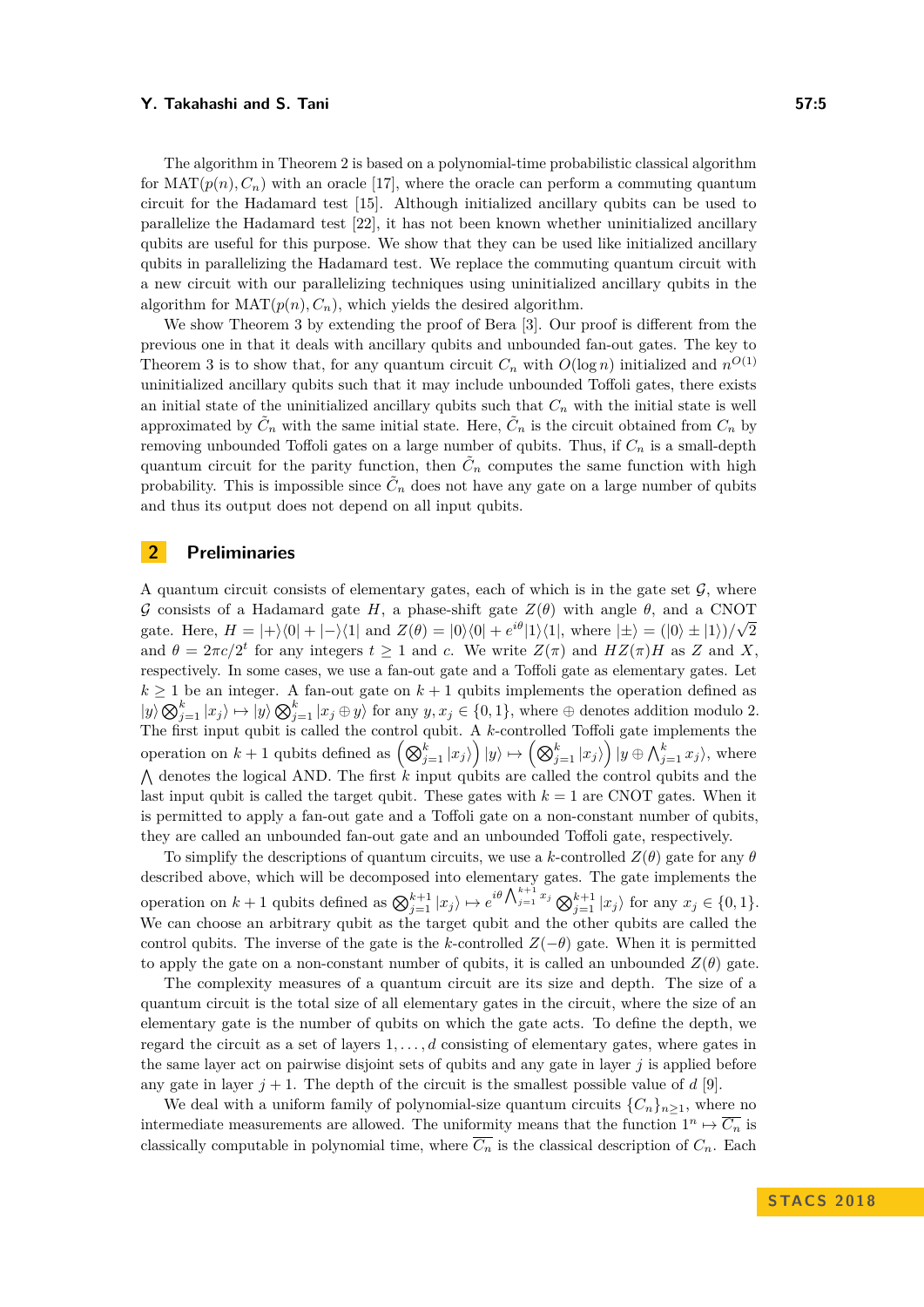## **57:6 Power of Uninitialized Qubits in Shallow Quantum Circuits**

 $C_n$  has *n* input qubits and can have one output qubit and  $n^{O(1)}$  ancillary qubits that are divided into two groups:  $p = O(\log n)$  qubits and the remaining q qubits. We assume that, for any  $x \in \{0,1\}^n$  and  $y \in \{0,1\}$ , we can initialize the input qubits and output qubit to  $|x\rangle$  and  $|y\rangle$ , respectively. We can also initialize the *p* ancillary qubits to  $|0\rangle$ , which we call initialized ancillary qubits, but we cannot initialize the *q* ancillary qubits and do not know their initial state. They are called uninitialized ancillary qubits. When  $C_n$  has the output qubit, a measurement in the *Z* basis is performed on it at the end of the computation. The classical outcome of the measurement, which is 0 or 1, is called the output of  $C_n$ . A symbol denoting a quantum circuit also denotes its matrix representation in the computational basis.

A Boolean function  $f_n$  on *n* bits is a mapping  $f_n : \{0,1\}^n \to \{0,1\}$ . We define its computability by a quantum circuit with uninitialized ancillary qubits as follows:

 $\triangleright$  **Definition 4.** Let  $f_n$  be a Boolean function on *n* bits and  $C_n$  be a quantum circuit with *n* input qubits, one output qubit, and *p* initialized and *q* uninitialized ancillary qubits. The circuit  $C_n$  computes  $f_n$  if, for any  $x \in \{0,1\}^n$  and  $y \in \{0,1\}$ , when the input qubits and output qubit are initialized to  $|x\rangle$  and  $|y\rangle$ , respectively, the output of  $C_n$  is  $y \oplus f_n(x)$  with probability 1, regardless of the initial state of the *q* uninitialized ancillary qubits.

A Boolean function is called symmetric if its output depends only on the number of ones in the input bits [\[12\]](#page-12-16). Let  $S_n$  be the class of symmetric functions on *n* bits that are classically computable in polynomial time. For example,  $S_n$  includes the parity function  $PA_n$ and the OR function OR<sub>*n*</sub>. Here, for any  $x = x_1 \cdots x_n \in \{0,1\}^n$ ,  $PA_n(x) = 1$  if  $|x|$  is odd and 0 otherwise, where  $|x| = \sum_{j=1}^{n} x_j$ . Moreover,  $OR_n(x) = 1$  if  $|x| \ge 1$  and 0 otherwise.

We define the function associated with  $f_n \in S_n$  as follows:

▶ **Definition 5.** Let  $f_n \in S_n$ . The function associated with  $f_n$  is the Boolean function  $g_m$  on  $m = \left[ \log(n+1) \right]$  bits defined as follows: For any  $s = s_1 \cdots s_m \in \{0, 1\}^m$ ,  $g_m(s) = f_n(1^l 0^{n-l})$ if  $l \leq n$  and 0 otherwise, where  $l = \sum_{k=1}^{m} s_k 2^{k-1}$ .

The function  $g_m$  is classically computable in time  $n^{O(1)}$  and, for any  $x \in \{0,1\}^n$ , if  $s =$  $s_1 \cdots s_m$  is the binary representation of |*x*|, i.e.,  $|x| = \sum_{k=1}^m s_k 2^{k-1}$ , then  $g_m(s) = f_n(x)$ .

We explain the idea of the original OR reduction quantum circuit [\[11\]](#page-12-4). The circuit has *n* input qubits and  $O(n \log n)$  initialized ancillary qubits. Let  $|x\rangle$  be an input state for any  $x \in \{0,1\}^n$ . The circuit transforms the state of *m* initialized ancillary qubits into the state  $\bigotimes_{k=1}^{m} |\varphi_k\rangle$ , where  $m = \lceil \log(n+1) \rceil$  and  $|\varphi_k\rangle = (|\n+ \rangle + e^{\frac{2\pi i}{2^k} |x|} |\n- \rangle)/$ √ 2 for any  $1 \leq k \leq m$ . If  $|x| = 0$ , then  $|\varphi_k\rangle = |0\rangle$  for any  $1 \leq k \leq m$  and thus the output state is  $|0^m\rangle$ . If  $|x| \geq 1$ , then  $|\varphi_k\rangle = |1\rangle$  for some  $1 \leq k \leq m$  and thus the output state is orthogonal to  $|0^m\rangle$ . This means that the circuit reduces the computation of  $OR_n$  to that of  $OR_m$ . The output state can be used to compute the binary representation  $s_1 \cdots s_m$  of |x|. In fact, it is easy to show that the state  $\bigotimes_{k=1}^{m} |s_k\rangle$  can be obtained by applying  $\mathrm{QFT}_{2^m}^{\dagger}$  to the state  $\bigotimes_{k=1}^{m} H|\varphi_k\rangle$ , where  $\mathrm{QFT}_{2^m}^{\dagger}$  is the inverse of the quantum Fourier transform modulo  $2^m$ .

# <span id="page-5-0"></span>**3 Shallow Quantum Circuits for Symmetric Functions**

Let  $f_n \in \mathcal{S}_n$ . We compute  $f_n$  on input  $x \in \{0,1\}^n$  using the following algorithm:

**1.** Compute the binary representation  $s \in \{0,1\}^m$  of  $|x|$ , where  $m = \lceil \log(n+1) \rceil$ .

**2.** Compute  $g_m(s) = f_n(x)$ , where  $g_m$  is the function associated with  $f_n$ .

To implement Step 1, we construct an OR reduction circuit  $Q_n$  with uninitialized ancillary qubits. As described above, we can obtain  $s$  using  $Q_n$  (with a layer of  $H$  gates) and the standard  $O(m)$ -depth quantum circuit for  $\mathrm{QFT}_{2^m}^\dagger$  with no ancillary qubits [\[18\]](#page-12-21). To implement Step 2, we construct a quantum circuit  $R_m$  for  $g_m$  with uninitialized ancillary qubits.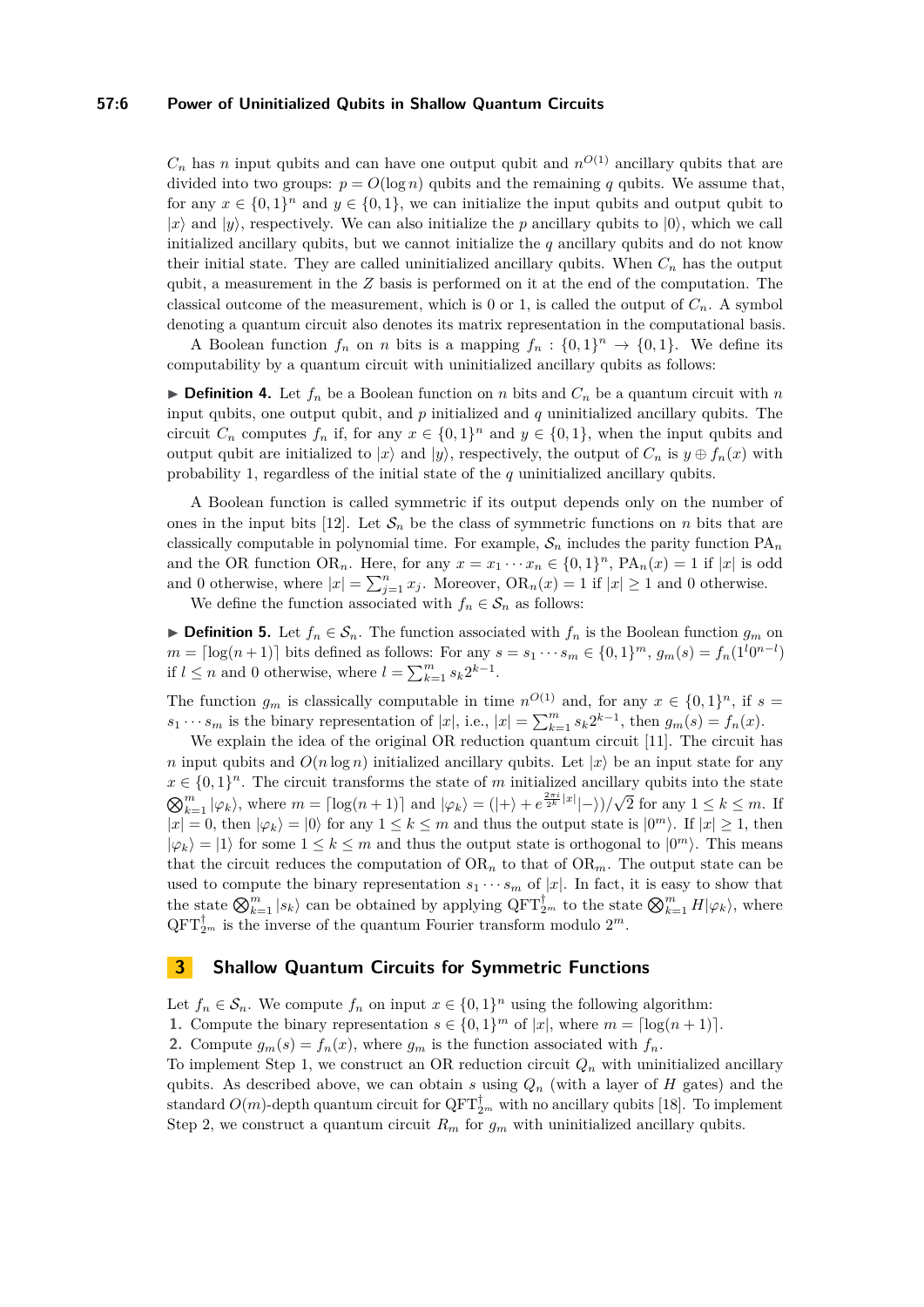<span id="page-6-0"></span>

**Figure 1** The first stage of our OR reduction circuit with input  $x = x_1 x_2 x_3 \in \{0, 1\}^3$ . The gate next to the *H* gate is a fan-out gate on four qubits, where the top qubit is the control qubit. For any integer  $t \geq 1$ , the gates *t* and  $t^{\dagger}$  represent a  $Z(2\pi/2^t)$  gate and its inverse, i.e., a  $Z(-2\pi/2^t)$ gate, respectively. The dashed box represents the gates added to the original OR reduction circuit.

## <span id="page-6-1"></span>**3.1 OR Reduction Circuit with Uninitialized Ancillary Qubits**

The circuit  $Q_n$  is an  $O((\log n)^2)$ -depth OR reduction circuit with *n* input qubits and  $O(\log n)$ initialized and  $O(n(\log n)^2)$  uninitialized ancillary qubits. To explain our idea for constructing  $Q_n$ , we consider the case where  $n = 3$  (and thus  $m = 2$ ). The first stage of  $Q_n$  is depicted in Fig. [1,](#page-6-0) where the initial state of the uninitialized ancillary qubits is represented by the (unknown) values  $a_j(k), b_j(k, l) \in \{0, 1\}$ . This circuit is obtained by adding the gates in the dashed box to the original OR reduction circuit. We want to transform the initial states of the initialized ancillary qubits  $I(1)$  and  $I(2)$  into the states  $|\varphi_1\rangle$  and  $|\varphi_2\rangle$ , respectively. If we do not apply the added gates, the output state of  $I(k)$  is  $(|+\rangle + e^{\frac{2\pi i}{2} \alpha(k,1)}|-)/\sqrt{k}$ 2, where  $\alpha(k,1) = \sum_{j=1}^{3} (-1)^{b_j(k,1)} (x_j \oplus a_j(k))$  and  $k = 1,2$ . The phase of this state depends on the initial state of the uninitialized ancillary qubits and we eliminate the dependency.

The point is that the added gates allow us to obtain an output state of  $I(k)$  whose phase has a convenient form to eliminate the dependency. More concretely, by applying them, the output state of  $I(k)$  is  $(|+\rangle + e^{\frac{2\pi i}{2^k}\gamma(k,1)}|-\rangle)/\sqrt{2^k}$ 2, where  $\gamma(k, 1) = |x| - 2\sum_{j=1}^{3} x_j(a_j(k) \oplus b_j(k, 1)).$ Since  $e^{\frac{2\pi i}{2}\gamma(1,1)} = e^{\frac{2\pi i}{2}|x|}$ , the output state of  $I(1)$  is equal to  $|\varphi_1\rangle$  as desired. The dependency is eliminated since the terms in  $\gamma(1,1)$  other than |*x*| yield only an angle of a multiple of  $2\pi$ .

Unfortunately, the output state of  $I(2)$ , which is represented as  $|\varphi'_2\rangle$  in Fig. [1,](#page-6-0) is not equal to  $|\varphi_2\rangle$  in general since the phase  $e^{\frac{2\pi i}{2} \gamma(2,1)}$  depends on the initial states of the uninitialized ancillary qubits, where  $\gamma(2, 1) = |x| - 2\sum_{j=1}^{3} x_j(a_j(2) \oplus b_j(2, 1))$ . To eliminate the dependency, we consider the second stage where we add an angle  $\frac{2\pi}{2^2}\delta(2,2)$  to the original angle  $\frac{2\pi}{2^2}\gamma(2,1)$  using three new uninitialized ancillary qubits (not depicted in Fig. [1\)](#page-6-0). Here, their initial state is  $|b_1(2,2)\rangle|b_2(2,2)\rangle|b_3(2,2)\rangle$  for any (unknown)  $b_j(2,2) \in \{0,1\}$  and  $\delta(2,2) = |x| - \gamma(2,1) - 2^2 \sum_{j=1}^3 x_j (a_j(2) \oplus b_j(2,1))(a_j(2) \oplus b_j(2,2)).$  The value  $\delta(2,2)$  has a form similar to  $\gamma(2,1)$  and thus we can implement the second stage using a quantum circuit similar to the one in Fig. [1.](#page-6-0) Since  $e^{\frac{2\pi i}{2^2}(\gamma(2,1)+\delta(2,2))} = e^{\frac{2\pi i}{2^2}|x|}$ , we obtain  $|\varphi_2\rangle$  as desired.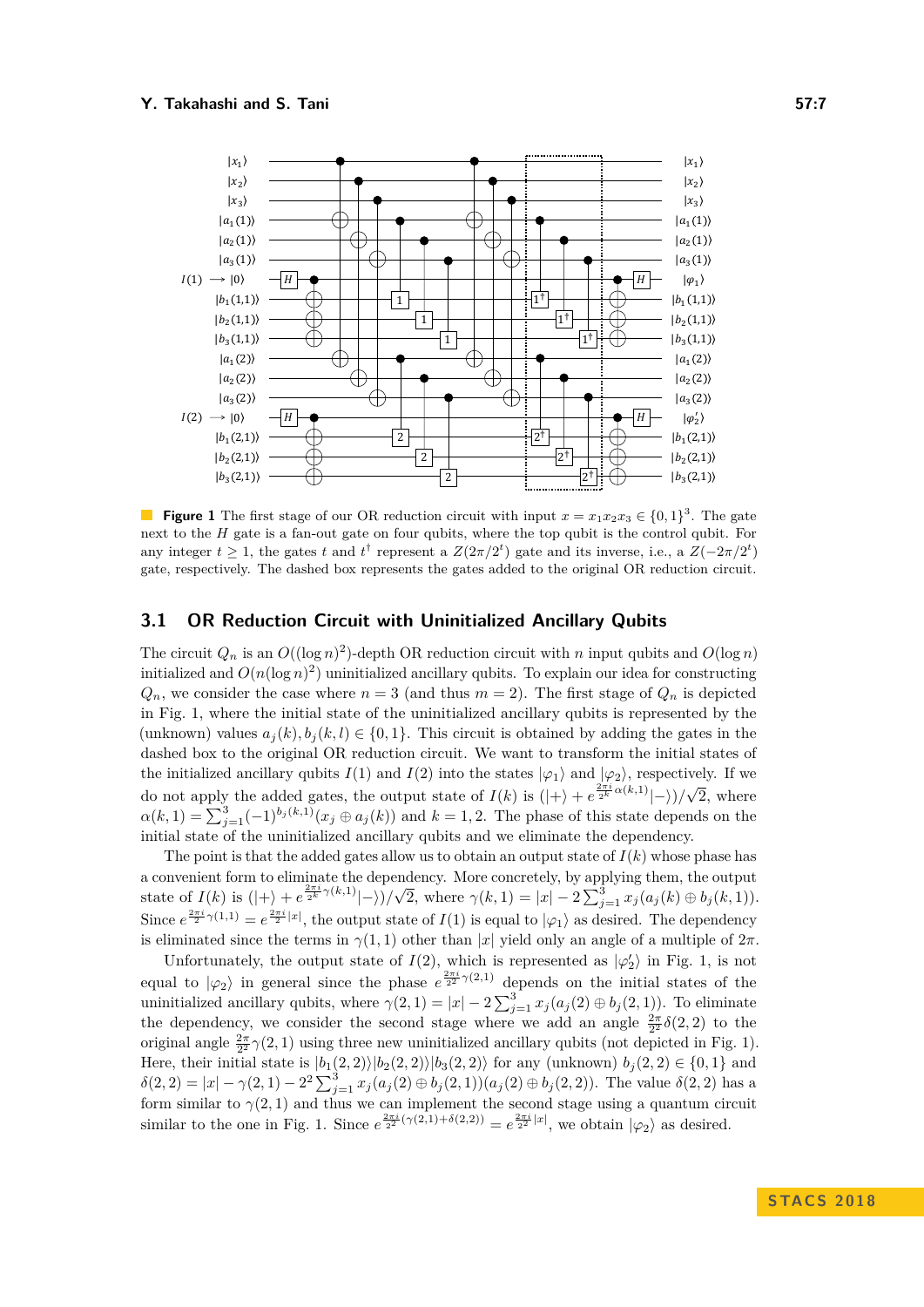## **57:8 Power of Uninitialized Qubits in Shallow Quantum Circuits**

We generalize the idea. Let  $x = x_1 \cdots x_n \in \{0,1\}^n$  be an input. We prepare *n* input qubits  $X_1, \ldots, X_n$  and *m* initialized ancillary qubits  $I(1), \ldots, I(m)$ , where  $X_j$  is initialized to  $|x_j\rangle$ . We also prepare  $nm(m+3)/2$  uninitialized ancillary qubits, which are divided into two groups, *A* and *B*. Group *A* consists of *mn* qubits, which are divided into *m* groups *A*(1)*, . . . , A*(*m*). Each  $A(k)$  consists of *n* qubits  $A_1(k), \ldots, A_n(k)$ , where the initial state of  $A_i(k)$  is  $|a_i(k)\rangle$  for any (unknown)  $a_j(k) \in \{0, 1\}$ . Group *B* consists of  $nm(m + 1)/2$  qubits, which are divided into *m* groups  $B(1), \ldots, B(m)$ . Each  $B(k)$  consists of kn qubits, which are divided into k groups  $B(k, 1), \ldots, B(k, k)$ . Each  $B(k, l)$  consists of *n* qubits  $B_1(k, l), \ldots, B_n(k, l)$ , where the initial state of  $B_j(k, l)$  is  $|b_j(k, l)\rangle$  for any (unknown)  $b_j(k, l) \in \{0, 1\}$ . The circuit  $Q_n$ consists of *m* stages. For any  $1 \leq s \leq m$ , Stage *s* is defined as follows:

- **1.** Apply a *H* gate to *I*(*k*) for every  $s \leq k \leq m$  in parallel.
- **2.** Apply a fan-out gate on  $n+1$  qubits to  $B_1(k, s), \ldots, B_n(k, s)$ , and  $I(k)$  for every  $s \leq k \leq m$ in parallel, where  $I(k)$  is the control qubit.
- **3.** If *s* ≥ 2, then apply a fan-out gate on *s* qubits to  $B_j(k, 1), \ldots, B_j(k, s − 1)$ , and  $A_j(k)$ for every  $s \leq k \leq m$  and  $1 \leq j \leq n$  in parallel, where  $A_i(k)$  is the control qubit.
- **4.** Apply a fan-out gate on  $m s + 2$  qubits to  $A_j(s), A_j(s + 1), \ldots, A_j(m)$ , and  $X_j$  for every  $1 \leq j \leq n$  in parallel, where  $X_j$  is the control qubit.
- **5.** Apply an *s*-controlled  $Z(2\pi/2^{k-s+1})$  gate to  $B_j(k, s)$  and the following qubits for every *s* ≤ *k* ≤ *m* and 1 ≤ *j* ≤ *n* in parallel:  $A_i(k)$  if  $s = 1$  and  $B_i(k, 1), \ldots, B_i(k, s - 1)$ , and  $A_i(k)$  otherwise.
- **6.** Apply the gates in Step 4.
- **7.** Apply the inverse of the gates in Step 5.
- **8.** Apply the gates in Step 3, Step 2, and Step 1 (in this order).

The circuit  $Q_n$  outputs the desired state and has the desired complexity as follows. The proofs can be found in the full version of the paper [\[21\]](#page-12-22).

<span id="page-7-0"></span>▶ **Lemma 6.** *Let*  $x = x_1 \cdots x_n \in \{0,1\}^n$  *be an input. For any*  $1 \leq k \leq m$  *and*  $1 \leq s \leq k$ *, the state of*  $I(k)$  *after Stage s is the state*  $(|+\rangle + e^{\frac{2\pi i}{2^k}\gamma(k,s)}|-\rangle)/$ √  $\gamma(2, \text{ where } \gamma(k, s) = |x| 2^{s}\sum_{j=1}^{n}x_{j}\bigwedge_{l=1}^{s}(a_{j}(k) \oplus b_{j}(k, l))$ . Moreover, the state of any qubit other than the initialized *ancillary qubits is the same as its initial one. The state of*  $I(k)$  after Stage  $k$  *is the state*  $|\varphi_k\rangle$ *.* 

<span id="page-7-1"></span>**Example 7.** The circuit  $Q_n$  uses  $O(\log n)$  initialized and  $O(n(\log n)^2)$  uninitialized ancillary qubits, and its depth is  $O((\log n)^2)$ , when the elementary gate set is  $\mathcal G$ .

## **3.2 Circuit for the Function Associated with a Symmetric Function**

We construct an  $O(m^2)$ -depth quantum circuit  $R_m$  for  $g_m$  with  $m = \lfloor \log(n+1) \rfloor$  input qubits, one output qubit, and  $O(m2^m)$  uninitialized ancillary qubits, where  $g_m$  is the function associated with  $f_n \in \mathcal{S}_n$ . The circuit uses (a slight modification of) the Fourier expansion of  $g_m$  [\[12\]](#page-12-16): For any  $s = s_1 \cdots s_m \in \{0, 1\}^m$ ,  $g_m(s) = g_m(0^m) + \frac{2}{2^m} \sum_t c_t \bigoplus_{k=1}^m t_k s_k$ , where  $c_t = \sum_u g_m(u) (2 \bigoplus_{k=1}^m u_k t_k - 1), t = t_1 \cdots t_m$  ranges over  $\{0, 1\}^m \setminus \{0^m\}$ , and  $u = u_1 \cdots u_m$ ranges over  $\{0,1\}^m$ . Since  $m = O(\log n)$  and  $g_m$  is classically computable in time  $n^{O(1)}$ , the number of  $c_t$ 's with  $t \in \{0,1\}^m \setminus \{0^m\}$  is  $n^{O(1)}$  and the function  $t \mapsto c_t$  is also classically computable in time  $n^{O(1)}$ . This implies the uniformity of our circuit family for  $f_n$ .

The circuit  $R_m$  with input  $s = s_1 \cdots s_m \in \{0,1\}^m$  is based on the following algorithm:

- **1.** Compute the parity value  $\bigoplus_{k=1}^{m} t_k s_k$  for every  $t \in \{0,1\}^m \setminus \{0^m\}$  in parallel.
- **2.** Prepare  $(|+\rangle + e^{\pi i g_m(s)}|-\rangle)/\sqrt{2} = |g_m(s)\rangle$  using the above representation of  $g_m$ .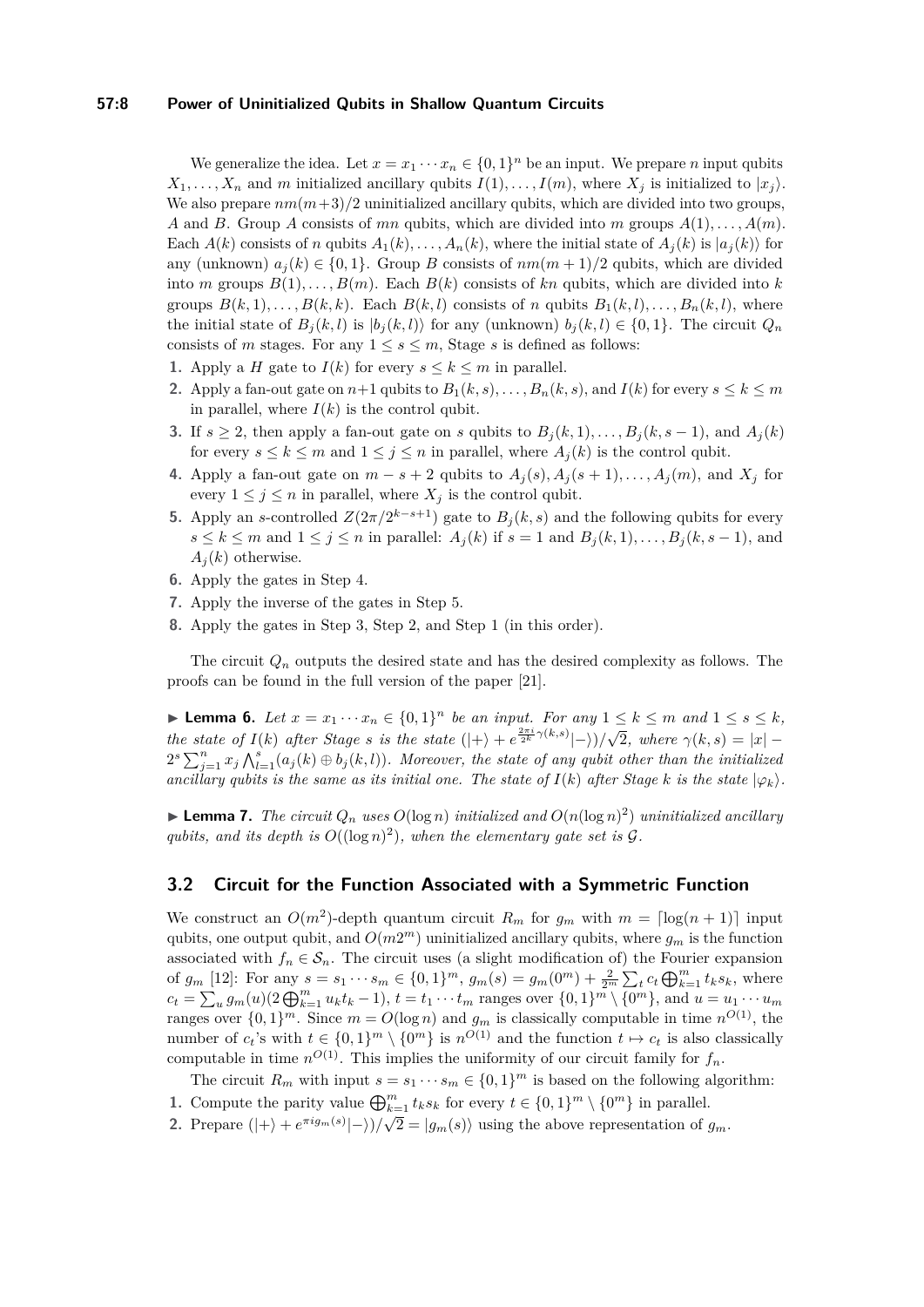Since we do not have any initialized ancillary qubit, in Step 1, we can only have the parity values on uninitialized ancillary qubits, i.e.,  $a_t \oplus \bigoplus_{k=1}^m t_k s_k$  for every  $t \in \{0,1\}^m \setminus \{0^m\}$ , where the initial state of the uninitialized ancillary qubits is represented by the (unknown) values  $a_t \in \{0, 1\}$ . Thus, in Step 2, we have to use such values to prepare  $(|+\rangle + e^{\pi i g_m(s)}|-\rangle)/\sqrt{2}$  $X^{g_m(0^m)}(|+\rangle + e^{\frac{2\pi i}{2^m}\sum_t c_t \bigoplus_{k=1}^m t_k s_k} |- \rangle)/$ √ 2, which does not depend on *at*. The point is that this situation is essentially the same as the one where  $|\varphi_m\rangle$  is prepared by  $Q_n$  as described in Section [3.1,](#page-6-1) i.e., where we can only have the values  $a_j(m) \oplus x_j$  for every  $1 \leq j \leq n$  and we have to use them to prepare  $|\varphi_m\rangle = (|\rangle + \rangle + e^{\frac{2\pi i}{2^m} |x|} |\rangle / \sqrt{2}$ , which does not depend on  $a_j(m)$ . Thus, roughly speaking, we can construct  $R_m$  in a similar way to a part of  $Q_n$ .

A slight difference between these situations is that, in  $Q_n$ , it is very easy to prepare the values  $a_j(m) \oplus x_j$  from the input bits  $x_j$ , but, in  $R_m$ , we need to consider a quantum circuit for computing the parity values  $a_t \oplus \bigoplus_{k=1}^m t_k s_k$  from the input bits  $s_k$ , i.e., for the operation on  $2^m + m - 1$  qubits defined as  $|s\rangle \bigotimes_t |a_t\rangle \mapsto |s\rangle \bigotimes_t |a_t \oplus \bigoplus_{k=1}^m t_k s_k\rangle$  for any  $s \in \{0,1\}^m$ and  $a_t \in \{0, 1\}$ . If we have  $m2^{m-1}$  *initialized* ancillary qubits, it is easy to construct an  $O(m)$ -depth quantum circuit for the operation using the following algorithm:

1. Prepare  $2^{m-1}$  copies of  $s_k$  on the ancillary qubits for every  $1 \leq k \leq m$  in parallel.

**2.** Compute the parity value  $a_t \oplus \bigoplus_{k=1}^m t_k s_k$  for every  $t \in \{0,1\}^m \setminus \{0^m\}$  in parallel.

To implement Step 1, we apply fan-out gates on  $2^{m-1} + 1$  qubits, each of which can be decomposed into an  $O(m)$ -depth quantum circuit. Since it is easy to construct an  $O(\log m)$ depth quantum circuit for  $PA_m$  using a binary tree structure, we can implement Step 2 using a parallel application of such circuits. If we replace the initialized ancillary qubits with uninitialized ones, the circuit does not work. However, applying the circuit again yields the desired values. In fact, the first circuit outputs  $a_t \oplus \bigoplus_{k=1}^m t_k s_k \oplus d$  for some  $d \in \{0,1\}$  that is computed from the (unknown) values in {0*,* 1} representing the initial state of the uninitialized ancillary qubits, and the second one outputs  $a_t \oplus \bigoplus_{k=1}^m t_k s_k \oplus d \oplus d = a_t \oplus \bigoplus_{k=1}^m t_k s_k$  as desired. Using this circuit, we construct  $R_m$  and show the following lemma. The details can be found in the full version of the paper [\[21\]](#page-12-22).

<span id="page-8-0"></span>**Example 8.** The circuit  $R_m$  computes  $g_m$ . It uses no initialized ancillary qubit and  $O(m2^m)$ uninitialized ancillary qubits, and its depth is  $O(m^2)$ , when the elementary gate set is  $\mathcal G$ .

Combining  $R_m$  with  $Q_n$  immediately implies Theorem [1:](#page-1-0)

**Proof of Theorem [1.](#page-1-0)** By Lemmas [6,](#page-7-0) [7,](#page-7-1) and [8,](#page-8-0) we can use *Q<sup>n</sup>* and *R<sup>m</sup>* to implement the algorithm for  $f_n \in S_n$  described at the beginning of Section [3](#page-5-0) and the whole circuit has the desired complexity.

## **4 Classical Algorithms with Access to Shallow Quantum Circuits**

Let  $p(n)$  be a polynomial and  $C_n$  be a constant-depth quantum circuit on *n* qubits consisting of the gates in G. The problem  $\text{MAT}(p(n), C_n)$  is to compute a real number  $\alpha_x$  such that  $|\alpha_x - |\langle 0^n | C_n | x \rangle|^2 \leq 1/p(n)$  for any input  $x \in \{0, 1\}^n$ . For any  $x, w \in \{0, 1\}^n$ , we define  $F_n(x,w) = \langle x | C_n^{\dagger}(\bigotimes_{j=1}^n Z_j^{w_j}) C_n | x \rangle$ , where  $w = w_1 \cdots w_n$  and  $Z_j$  is Z applied to the j-th qubit of  $C_n$ . As shown in [\[17\]](#page-12-17), MAT $(p(n), C_n)$  can be solved with probability exponentially (in *n*) close to 1 if there exists a probabilistic algorithm  $A_{F_n}$  such that, for any  $x, w \in \{0, 1\}^n$ , the probability that  $|A_{F_n}(x, w) - F_n(x, w)| \leq 0.5/p(n)$  is exponentially close to 1. In fact, due to the Chernoff-Hoeffding bound, the algorithm for  $\text{MAT}(p(n), C_n)$  on input  $x \in \{0, 1\}^n$ is described with some  $K = n^{O(1)}$  as follows: Choose  $w(j) \in \{0, 1\}^n$  uniformly at random and compute  $A_{F_n}(x, w(j))$  for every  $1 \leq j \leq K$ , and output  $(1/K) \sum_{j=1}^K A_{F_n}(x, w(j))$ .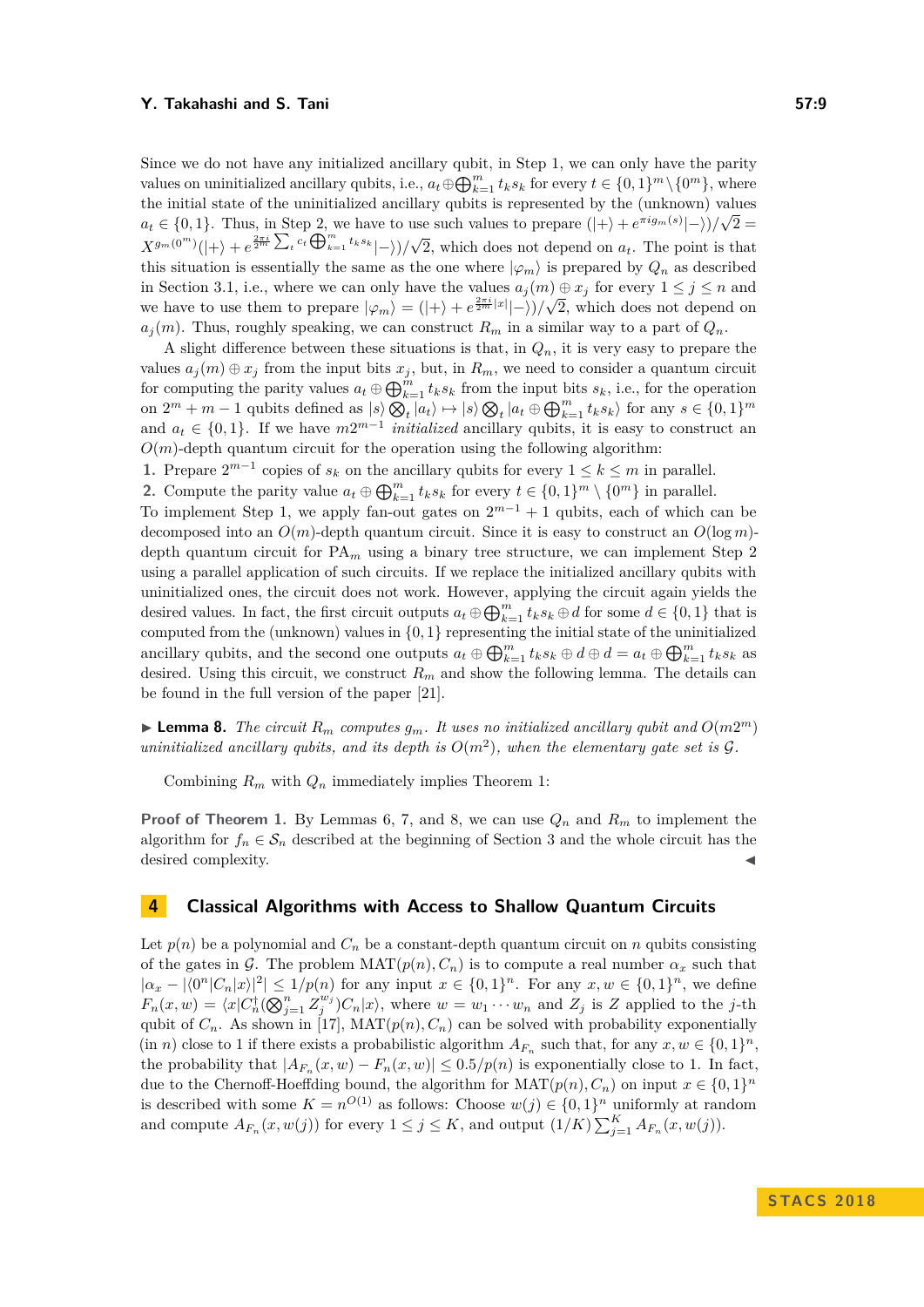#### **57:10 Power of Uninitialized Qubits in Shallow Quantum Circuits**

The probabilistic algorithm  $A_{F_n}$  in [\[17\]](#page-12-17) can be considered as a repetition of a commuting quantum circuit  $D_{2n}$  for the Hadamard test with  $2n$  input qubits and one output qubit. For any  $x, w \in \{0, 1\}^n$ , the output of  $D_{2n}$  with the input qubits initialized to  $|x\rangle|w\rangle$  and output qubit initialized to  $|0\rangle$  is 0 with probability  $(1 + F_n(x, w))/2$ . Thus, when the outputs 0 and 1 are regarded as 1 and −1, respectively, due to the Chernoff-Hoeffding bound, *AF<sup>n</sup>* is described with some  $L = n^{O(1)}$  as follows, where the input is the pair of *x* and *w*: Perform  $D_{2n}$  with the input qubits initialized to  $|x\rangle|w\rangle$  and output qubit initialized to  $|0\rangle$ , and obtain its output  $z_j(x, w) \in \{1, -1\}$  for every  $1 \leq j \leq L$ . After that, output  $(1/L) \sum_{j=1}^{L} z_j(x, w)$ .

We construct a parallelized version of the Hadamard test, denoted by  $E_{2n}$ , by using uninitialized ancillary qubits. Although the standard Hadamard test is a sequential application of controlled gates with the same control qubit, roughly speaking,  $E_{2n}$  first prepares the copies of the state of the control qubit on uninitialized ancillary qubits and then applies the gates in parallel by using the copies. To be precise, let  $x = x_1 \cdots x_n, w = w_1 \cdots w_n \in \{0,1\}^n$ . We prepare 2*n* input qubits  $X_1, \ldots, X_n, W_1, \ldots, W_n$ , one output qubit *Y*, and *n* uninitialized ancillary qubits  $G(1), \ldots, G(n)$ , where  $X_j$ ,  $W_j$ , and  $Y$  are initialized to  $|x_j\rangle$ ,  $|w_j\rangle$ , and  $|0\rangle$ , respectively. The initial state of the uninitialized ancillary qubits is arbitrary. The circuit  $E_{2n}$  is defined as follows:

- **1.** Apply a *H* gate to *Y* .
- **2.** Apply a fan-out gate on  $n+1$  qubits to  $G(1), \ldots, G(n)$ , and *Y*, where *Y* is the control qubit.
- **3.** Apply  $C_n$  to  $X_1, \ldots, X_{n-1}$ , and  $X_n$ .
- **4.** Apply a 2-controlled *Z* gate to  $G(j)$ ,  $X_j$ , and  $W_j$  for every  $1 \leq j \leq n$  in parallel.
- **5.** Apply  $C_n^{\dagger}$  to  $X_1, ..., X_{n-1}$ , and  $X_n$ .

**6.** Apply the gates in Step 2 and Step 1 (in this order).

Each fan-out gate can be decomposed into an *O*(log *n*)-depth quantum circuit. Moreover, a 2-controlled *Z* gate can be decomposed into a constant number of the gates in  $\mathcal{G}$  [\[1,](#page-12-14) [18\]](#page-12-21). Thus,  $E_{2n}$  is an  $O(\log n)$ -depth circuit consisting of the gates in  $\mathcal G$ . It has the desired output probability distribution. The proof can be found in the full version of the paper [\[21\]](#page-12-22).

<span id="page-9-0"></span>▶ **Lemma 9.** *For any*  $x, w \in \{0, 1\}^n$ , the output of  $E_{2n}$  with the input qubits initialized to  $|x\rangle|w\rangle$  *and output qubit initialized to*  $|0\rangle$  *is 0 with probability*  $(1 + F_n(x, w))/2$ .

This lemma immediately implies Theorem [2:](#page-2-0)

**Proof of Theorem [2.](#page-2-0)** We replace  $D_{2n}$  in the above-mentioned algorithm for  $\text{MAT}(p(n), C_n)$ with  $E_{2n}$ . By Lemma [9,](#page-9-0) the output probability distribution of  $E_{2n}$  is the same as that of  $D_{2n}$ . Thus, as with the original algorithm, the resulting algorithm solves  $\text{MAT}(p(n), C_n)$ .

# **5 Limitations of Uninitialized Ancillary Qubits**

## <span id="page-9-1"></span>**5.1 Our Idea for Proving Theorem [3](#page-2-1)**

For any integer  $s \geq 1$ , an *s*-controlled Toffoli gate is decomposed into an *s*-controlled *Z* gate sandwiched between two *H* gates [\[8\]](#page-12-5). Thus, to prove Theorem [3,](#page-2-1) it suffices to consider an unbounded *Z* gate in place of an unbounded Toffoli gate. We assume on the contrary that there exists a depth-*d* quantum circuit  $C_n$  for  $PA_n$  with *n* input qubits, one output qubit,  $p = O(\log n)$  initialized ancillary qubits, and  $q = n^{O(1)}$  uninitialized ancillary qubits such that it consists of the gates in  $\mathcal{G}$ , unbounded fan-out gates on  $(\log n)^{O(1)}$  qubits, and unbounded *Z* gates, where  $d = O((\log n)^{\delta})$  for some constant  $0 \leq \delta < 1$ . When all unbounded *Z* gates in  $C_n$  act on a small number of qubits, such as  $O(\log n)$  qubits, since *d* is sufficiently small, the proof of Bera  $[3]$  implies that there exists an input qubit of  $C_n$  such that the output of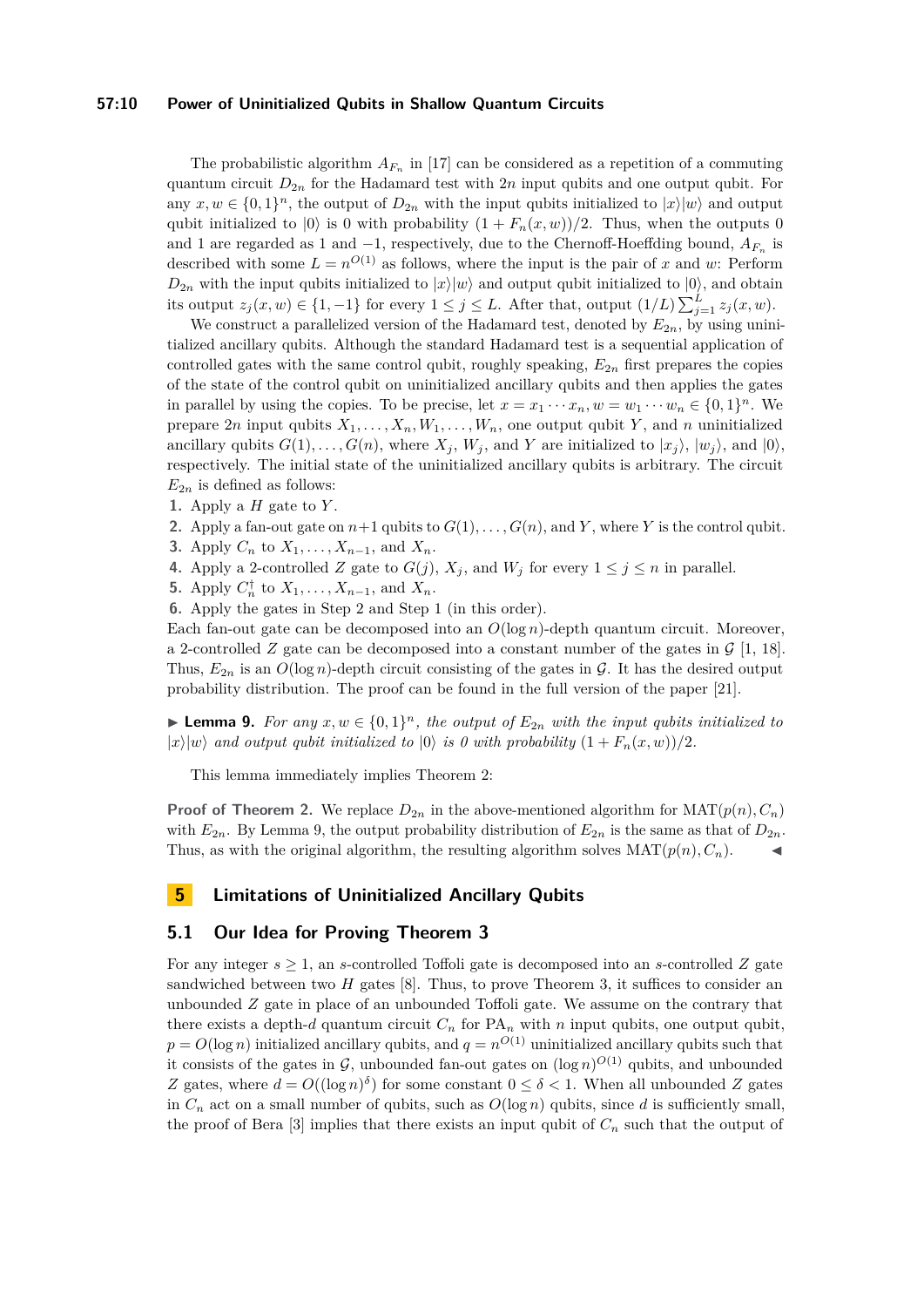<span id="page-10-0"></span>

**Figure 2** Circuit *C<sup>n</sup>* for *f<sup>n</sup>* and its decomposition. The initial states of the input qubits, output qubit, and uninitialized ancillary qubits are  $|x_1\rangle \cdots |x_n\rangle$ ,  $|y\rangle$ , and  $|a_1\rangle \cdots |a_q\rangle$ , respectively, for any  $x = x_1 \cdots x_n \in \{0,1\}^n$ ,  $y \in \{0,1\}$ , and  $a_1 \cdots a_q \in \{0,1\}^q$ . Gates  $T_1, \ldots, T_k$  are unbounded Z gates.

 $C_n$  does not depend on the input qubit. Thus,  $C_n$  cannot compute  $PA_n$  since the output of  $PA_n$  changes if any one of the *n* input bits changes. This contradicts the assumption.

The remaining case is when there exists an unbounded *Z* gate on a large number of qubits. Let  $\tilde{C}_n$  be the circuit obtained from  $C_n$  by removing all such gates. Bera [\[3\]](#page-12-6) showed that, when  $C_n$  does not have any ancillary qubit, it is well approximated by  $\tilde{C}_n$  in the sense that, when the state of the input qubits is a computational basis state chosen uniformly at random, the output of  $C_n$  coincides with that of  $\tilde{C}_n$  with high probability. Since  $C_n$  computes  $PA_n$ ,  $\tilde{C}_n$  computes PA<sub>n</sub> with high probability. Thus, we obtain a contradiction as in the above case since all gates in  $\tilde{C}_n$  act on a small number of qubits. To apply this idea to our setting, we show that  $C_n$  with  $p$  initialized ancillary qubits and  $q$  uninitialized ancillary qubits in state  $|a\rangle$  for some  $a \in \{0,1\}^q$  is well approximated (in the sense described above) by  $\tilde{C}_n$  with the same state. The former circuit computes  $PA_n$  since  $C_n$  with an arbitrary initial state of the uninitialized ancillary qubits computes  $PA_n$ . Thus, the latter circuit computes  $PA_n$  with high probability, and we obtain a contradiction as in the above simple case.

## **5.2 Analysis of a General Circuit and Its Application**

We analyze a general depth- $d$  quantum circuit  $C_n$  with  $n$  input qubits, one output qubit, and  $p$  initialized and  $q$  uninitialized ancillary qubits such that it consists of the gates in  $\mathcal{G}$ . unbounded fan-out gates, and unbounded *Z* gates. Its key property is described as follows:

<span id="page-10-1"></span> $\blacktriangleright$  **Lemma 10** ([\[3,](#page-12-6) [2\]](#page-12-23)). Let  $C_n$  be a depth-d quantum circuit with *n* input qubits and one *output qubit (possibly with ancillary qubits). If all gates in C<sup>n</sup> act on at most w qubits, then the output of*  $C_n$  *can depend only on the states of at most*  $w^d$  *input qubits.* 

Let  $t \geq 2$  be an integer and  $\mathcal{G}_t$  be the set of all unbounded Z gates in  $C_n$  that act on more than or equal to *t* qubits. We consider the case where  $\mathcal{G}_t \neq \emptyset$  and assume that  $\mathcal{G}_t = \{T_1, \ldots, T_k\}$  for some  $k \geq 1$ , where, for any  $1 \leq l \leq k$ , if  $T_l$  is in layer  $L$  of  $C_n$ , then  $T_{l+1}$ is in layer  $L' \geq L$ . We decompose  $C_n$  into the gates in  $\mathcal{G}_t$  and the other parts as depicted in Fig. [2,](#page-10-0) where  $C_n$  computes a Boolean function  $f_n$  on *n* bits and  $C_n^j$  is a quantum circuit consisting of gates that are not in  $\mathcal{G}_t$  for any  $1 \leq j \leq k+1$ . Such a decomposition is not unique in general, but the point is to fix a decomposition. For any  $1 \leq l \leq k$ , we define a quantum circuit  $V_l$  as follows:  $V_1 = C_n^1$  and  $V_l = C_n^l T_{l-1} V_{l-1}$  for any  $2 \le l \le k$ . We also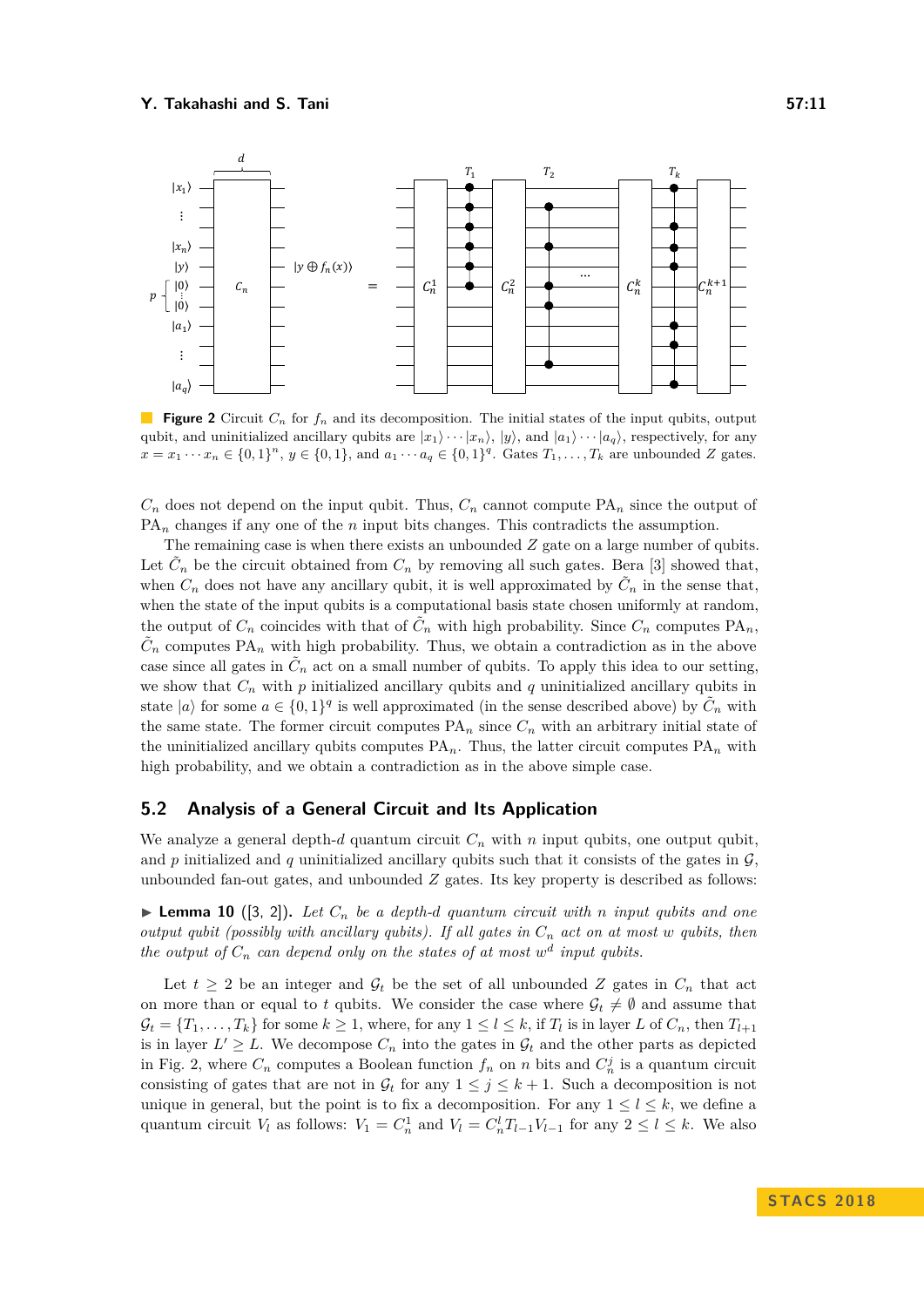#### **57:12 Power of Uninitialized Qubits in Shallow Quantum Circuits**

define  $\Delta_l(x,y,b) = ||T_l V_l|x\circ y \circ b\rangle - V_l|x\circ y \circ b\rangle||$  and  $\Delta(x,y,b) = ||C_n|x\circ y \circ b\rangle - \tilde{C}_n|x\circ y \circ b\rangle||$ for any  $x \in \{0,1\}^n$ ,  $y \in \{0,1\}$ , and  $b \in \{0,1\}^{p+q}$ . Here, the symbol "∘" represents the concatenation of bit strings,  $|||v\rangle|| = \sqrt{\langle v|v \rangle}$  for any vector  $|v\rangle$ , and  $\tilde{C}_n = C_n^{k+1} C_n^k \cdots C_n^2 C_n^1$ . Let  $U_n$  be a random variable uniformly distributed over  $\{0,1\}^n$ . We evaluate the probability  $Pr[\Delta(U_n, y, b) < \varepsilon]$  as follows. The proof can be found in the full version of the paper [\[21\]](#page-12-22).

<span id="page-11-1"></span>► Lemma 11.  $Pr[\Delta(U_n, y, b) < \varepsilon] \ge 1 - (k^2/\varepsilon^2) \sum_{l=1}^k E[\Delta_l(U_n, y, b)^2]$  for any  $\varepsilon > 0$ ,  $y \in$  $\{0, 1\}$ *, and*  $b \in \{0, 1\}^{p+q}$ *.* 

To evaluate the value  $\sum_{l=1}^{k} E[\Delta_l(U_n, y, b)^2]$ , let  $t_l$  be the number of qubits on which  $T_l$  acts,  $u_l = n + p + q + 1 - t_l$ , and  $t_{\min} = \min\{t_l | 1 \leq l \leq k\}$ . We define  $V_l | x \circ y \circ b \rangle =$  $\sum_{i \in \{0,1\}^{t_l}} \sum_{j \in \{0,1\}^{u_l}} g^{(l)}_{x\circ}$  $\langle f, g \rangle_{x \text{ o } y \text{ o } b}(i \circ j) | i \circ j \rangle$  for any  $x \in \{0, 1\}^n$ ,  $y \in \{0, 1\}$ , and  $b \in \{0, 1\}^{p+q}$ , where  $g_{xo}^{(l)}$  $\chi^{(l)}_{x \text{ o } y \text{ o } b}(i \circ j)$  is a complex number. The qubits represented by  $i \in \{0,1\}^{t_l}$  correspond to the qubits on which  $T_l$  acts. Of course, for any  $1 \leq l \leq k$ ,  $T_l$  does not always act on the first  $t_l$  qubits in  $C_n$ . We therefore need to apply some permutation of all qubits; however, since such a permutation does not affect Lemma [13,](#page-11-0) which is the key to Theorem [3,](#page-2-1) we omit it.

We evaluate the above value as follows. The proof can be found in the full version [\[21\]](#page-12-22).

<span id="page-11-2"></span>► Lemma 12.  $\sum_{l=1}^{k} E[\Delta_l(U_n, y, b)^2] \le k2^{p+q+3}/2^{t_{\min}}$  for any  $y \in \{0, 1\}$  and  $b \in \{0, 1\}^{p+q}$ . Moreover, there exists some  $a \in \{0,1\}^q$  such that  $\sum_{l=1}^k E[\Delta_l(U_n, 0, 0^p \circ a)^2] \leq k2^{p+3}/2^{t_{\min}}$ .

Lemmas [11](#page-11-1) and [12](#page-11-2) immediately imply the following evaluation:

<span id="page-11-0"></span>**► Lemma 13.** *There exists some*  $a \in \{0,1\}^q$  *such that*  $Pr[\Delta(U_n, 0, 0^p \circ a) < \varepsilon] \ge 1 k^3 2^{p+3}/(\varepsilon^2 2^{t_{\min}})$  *for any*  $\varepsilon > 0$ *.* 

Lemmas [10](#page-10-1) and [13](#page-11-0) imply Theorem [3](#page-2-1) as follows:

**Proof of Theorem [3.](#page-2-1)** We assume on the contrary that there exists a quantum circuit  $C_n$ for PA<sub>n</sub> described in Section [5.1.](#page-9-1) Since  $p = O(\log n)$ , there exists a constant  $c > 0$  such that  $p \leq c \log n$  when *n* is sufficiently large. We define  $t = (c + 4) \log(n + p + q + 1)$  and consider  $\mathcal{G}_t$  described above. When  $\mathcal{G}_t = \emptyset$ , all gates in  $C_n$  act on at most  $w = (\log n)^{O(1)}$  qubits. By Lemma [10,](#page-10-1) the output of  $C_n$  can depend only on the states of at most  $w^d = o(n)$  input qubits. Thus, there exists an input qubit of  $C_n$  such that the output of  $C_n$  does not depend on the input qubit. This yields a contradiction as described in Section [5.1.](#page-9-1)

We consider the remaining case where  $\mathcal{G}_t \neq \emptyset$ . In this case, we apply the above analysis of a general circuit. It holds that  $p \leq c \log n$ ,  $k \leq (n+p+q+1)d/t_{\min}$ , and  $t_{\min} \geq$  $(c+4) \log(n+p+q+1)$ . Thus, by Lemma [13](#page-11-0) with  $\varepsilon = 0.1$ ,

$$
\Pr[\Delta(U_n, 0, 0^p \circ a) < 0.1] \ge 1 - \left(\frac{d}{(c+4)\log(n+p+q+1)}\right)^3 \frac{800n^c}{(n+p+q+1)^{c+1}}
$$

for some  $a \in \{0,1\}^q$ . Let us express this value on the right-hand side by  $1 - \gamma$ . Thus, there exists a set  $S \subseteq \{0,1\}^n$  such that *S* has at least  $2^n(1-\gamma)$  elements and, for any  $x \in S$ ,  $\Delta(x, 0, 0^p \circ a) < 0.1$ . Since  $\gamma$  goes to 0 as *n* goes to infinity,  $2^n(1 - \gamma) > 2^{n-1}$ when *n* is sufficiently large. A simple calculation shows that, for any  $x \in \{0,1\}^n$  satisfying  $\Delta(x, 0, 0^p \circ a) < 0.1$ , the output of  $\tilde{C}_n|x \circ 0 \circ 0^p \circ a$  coincides with that of  $C_n|x \circ 0 \circ 0^p \circ a$ with probability of at least  $1 - 0.1^2 = 0.99$  [\[3,](#page-12-6) [2\]](#page-12-23). When the initial state of the uninitialized ancillary qubits is  $|a\rangle$ ,  $C_n$  computes PA<sub>n</sub>. Thus, for any  $x \in S$ , the output of  $\tilde{C}_n|x \circ 0 \circ 0^p \circ a\rangle$ is  $PA_n(x)$  with probability of at least 0.99. This contradicts the fact obtained by the following argument. Since all gates in  $\tilde{C}_n$  act on at most  $(\log n)^{O(1)}$  qubits, as described for the case where  $\mathcal{G}_t = \emptyset$ , by Lemma [10,](#page-10-1) there exists an input qubit of  $\tilde{C}_n$  such that the output of  $\tilde{C}_n$ does not depend on the input qubit. This implies that, for at most  $2^{n-1}$  elements  $x \in \{0,1\}^n$ , the output of  $\tilde{C}_n|x\circ 0\circ 0^p \circ a\rangle$  is  $\text{PA}_n(x)$  with probability greater than 0.5.